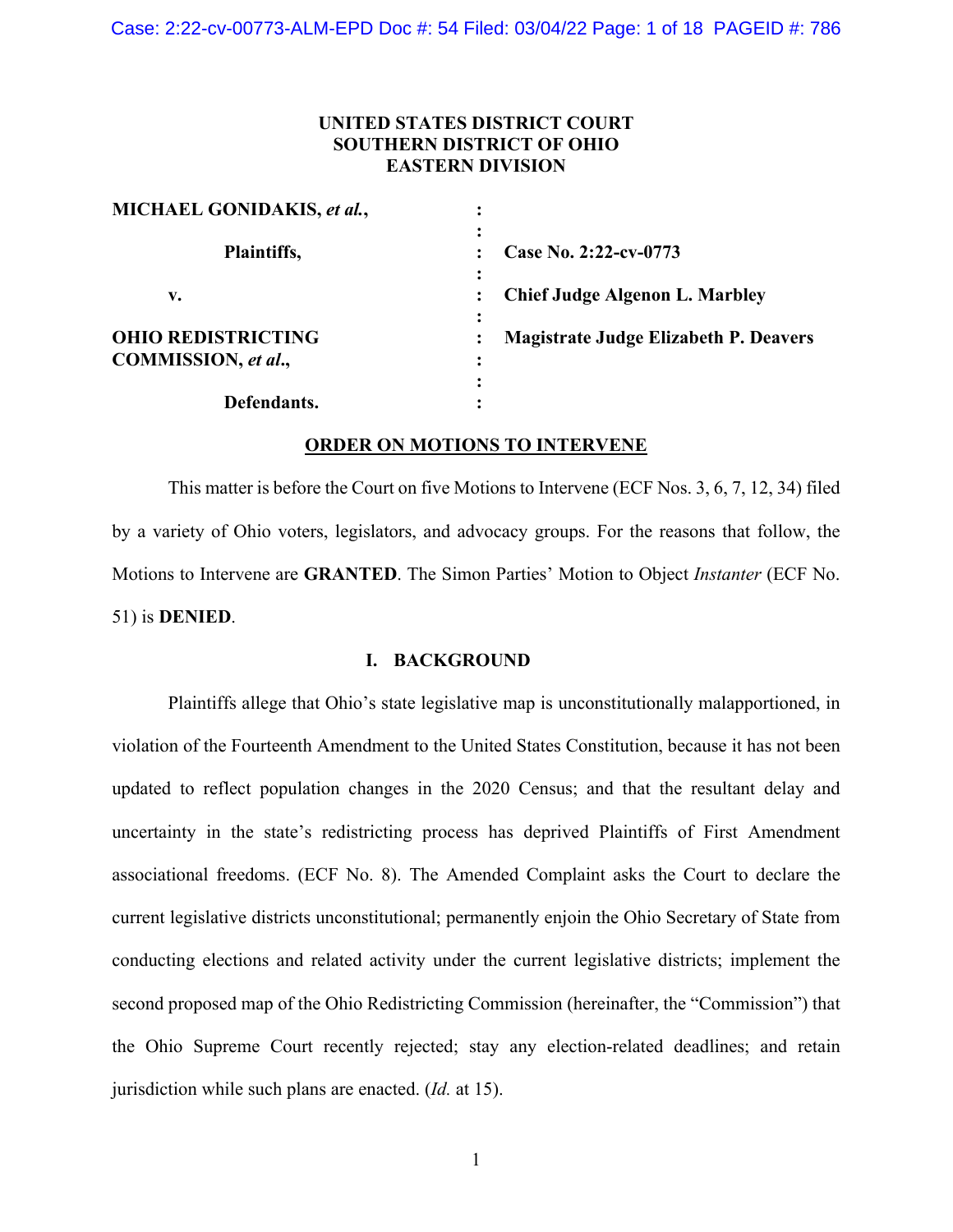Five groups have moted to intervene, summarized as follows:

- 1. The League of Women Voters of Ohio and the A. Philip Randolph Institute of Ohio (the "LWVO Parties") moved to intervene as Defendants on February 20. (ECF No. 3). These organizations challenged the Commission's maps in state court, and their lawsuit is one the consolidated cases now before the Ohio Supreme Court.
- 2. Vernon Sykes and Allison Russo moved to intervene as Defendants, also on February 20. (ECF No. 6). Sykes and Russo are Democratic state legislators and members of the Commission, and they have opposed the Commission's maps in litigation before the Ohio Supreme Court.
- 3. Kenneth Simon, Lewis Macklin, and Helen Youngblood (the "Simon Parties") moved to intervene as Plaintiffs on February 21. (ECF No. 7). These individuals filed an older, separate case in the Northern District of Ohio (Case No. 4:21-cv-2267), challenging the Commission's redistricting plans on grounds of racial gerrymandering.
- 4. Bria Bennett, Regina Adams, Kathleen M. Brinkman, Martha Clark, Susanne Dyke, Meryl Neiman, Holly Oyster, Constance Rubin, and Everett Totty (the "Bennett Parties") moved to intervene as Plaintiffs on February 22. (ECF No. 12). These individuals challenged the Commission's maps in state court, and their lawsuit is one the consolidated cases now before the Ohio Supreme Court.
- 5. The Ohio Organizing Collaborative; the Council on American-Islamic Relations, Ohio; the Ohio Environmental Council; Samuel Gresham, Jr.; Ahmad Aboukar; Mikayla Lee; Prentiss Haney; Pierrette Talley; and Crystal Bryant (the "OOC Parties") moved to intervene as Plaintiffs on February 24. (ECF No. 34). These individuals challenged the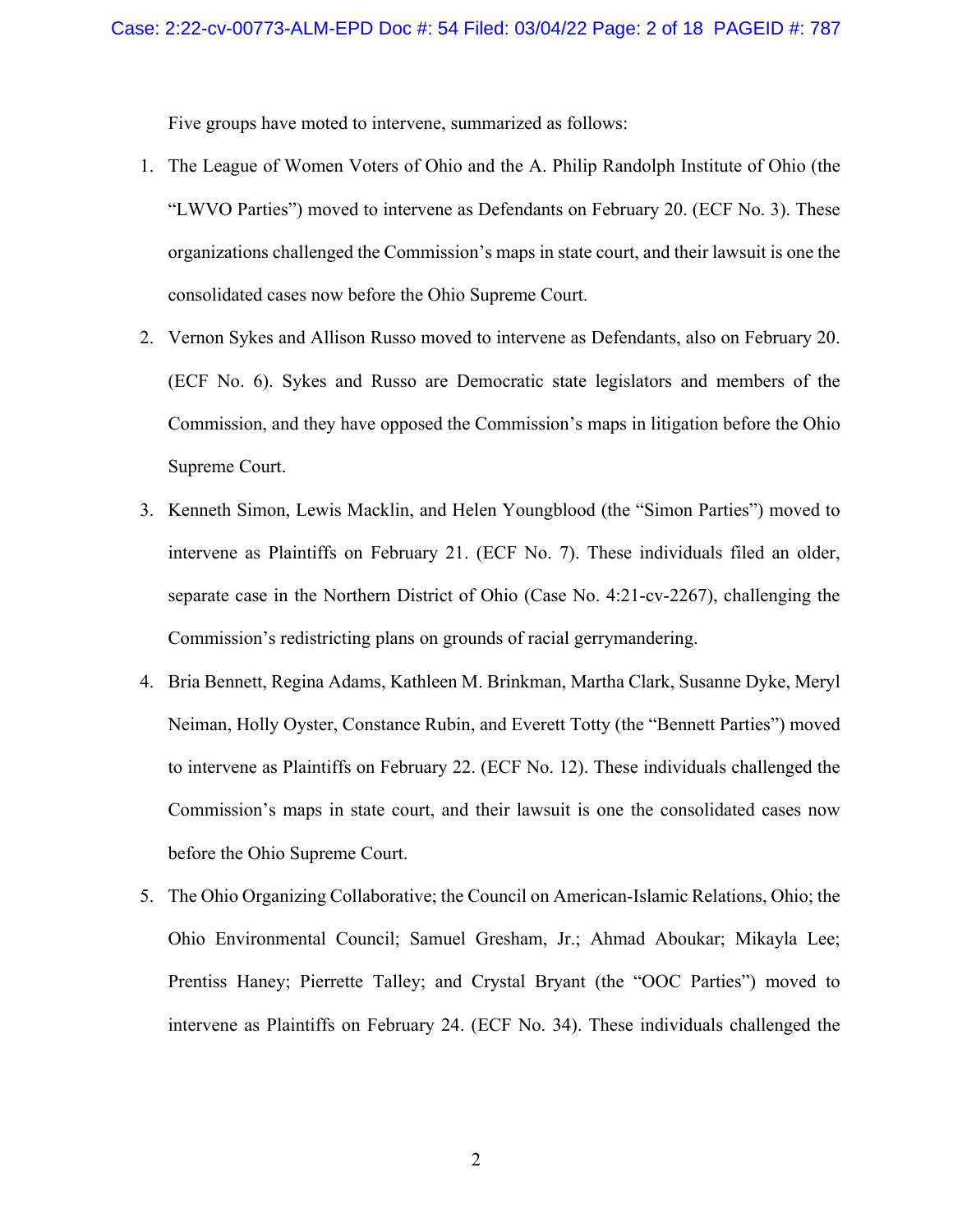Commission's maps in state court, and their lawsuit is one the consolidated cases now before the Ohio Supreme Court.

Plaintiffs have opposed intervention by the Simon Parties (ECF No. 20) and by Sykes and

Russo (ECF No. 50). The remaining intervenors are unopposed. The Court will consider these Motions together.

## **II. LAW AND ANALYSIS**

The Motions seek either intervention as of right under Federal Rule of Civil Procedure  $24(a)(2)$ , or, in the alternative, permissive intervention under Rule  $24(b)$ . Intervention as of right requires a timely motion by a movant who:

claims an interest relating to the property or transaction that is the subject of the action, and is so situated that disposing of the action may as a practical matter impair or impede the movant's ability to protect its interest, unless existing Parties adequately represent that interest.

 Fed. R. Civ. P. 24(a)(2). Movants must establish all elements of the four-part test: "1) the application was timely filed; 2) the applicant possesses a substantial legal interest in the case; 3) the applicant's ability to protect its interest will be impaired without intervention; and 4) the existing Parties will not adequately represent the applicant's interest." *Blount-Hill v. Zelman*, 636 F.3d 278, 283 (6th Cir. 2011) (citing *Grutter v. Bollinger*, 188 F.3d 394, 397–98 (6th Cir. 1999)). "Each of these elements is mandatory, and therefore failure to satisfy any one of the elements will defeat intervention under the Rule." *Id.* (citing *United States v. Michigan*, 424 F.3d 438, 443 (6th Cir. 2005)).

Permissive intervention under Rule 24(b)(1) enables a court, in its discretion, to allow intervention on a timely motion by a movant who "has a claim or defense that shares with the main action a common question of law or fact." If the motion is timely and there is at least one common question of law or fact, the Court considers whether intervention would cause undue delay or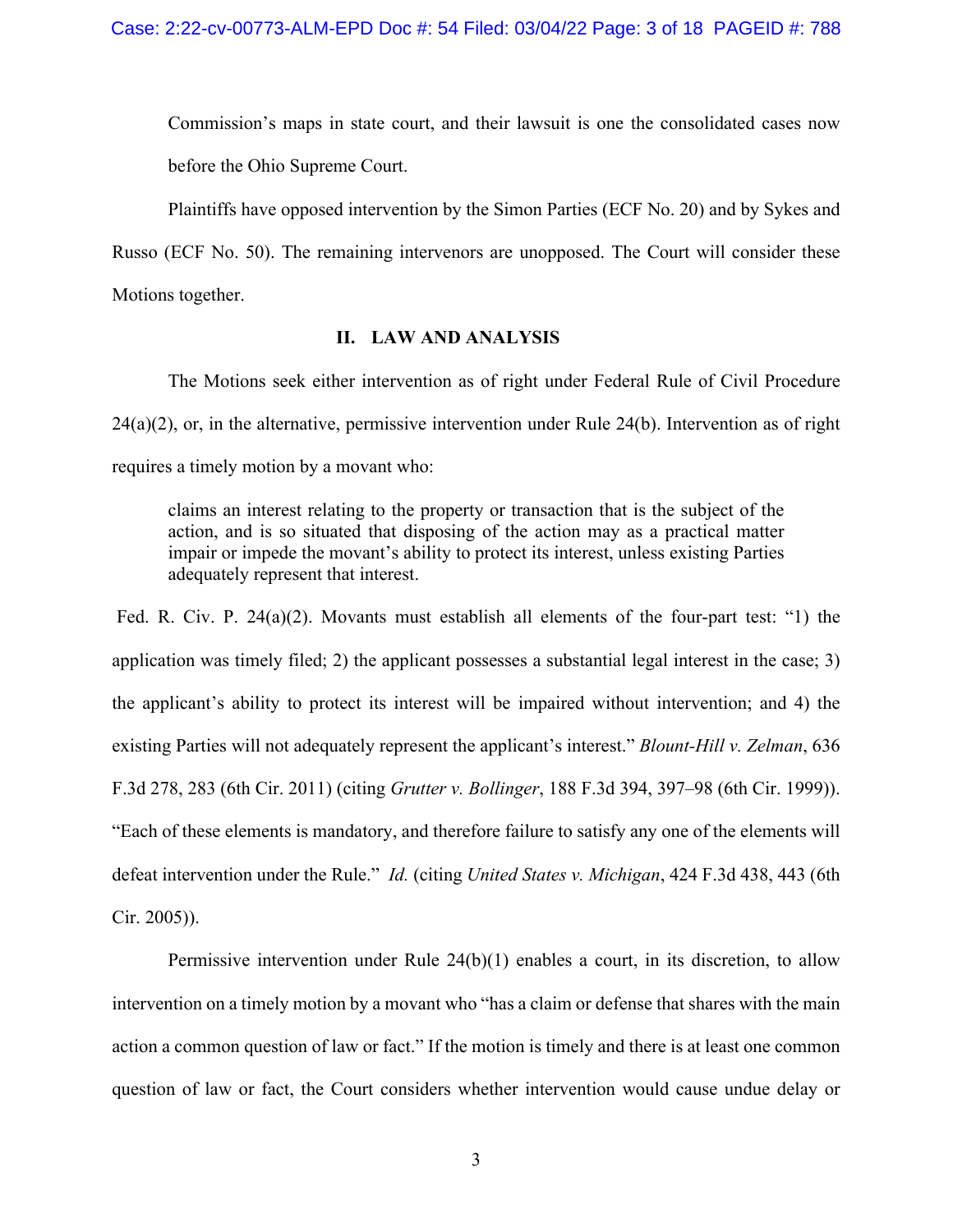prejudice to the original Parties, and any other relevant factors. Fed. R. Civ. P. 24(b)(3); *J4 Promotions, Inc. v. Splash Dogs, LLC*, 2010 WL 1839036, at \*1 (S.D. Ohio May 3, 2010) (citing *Mich. State AFL-CIO v. Miller*, 103 F.3d 1240, 1248 (6th Cir. 1997)).

A second variety of permissive intervention under Rule 24(b)(2) applies to "a federal or state governmental officer or agency," where their "claim or defense is based on: (A) a statute or executive order administered by the officer or agency; or (B) any regulation, order, requirement, or agreement issued or made under the statute or executive order." Again, the Court must consider delay or prejudice before granting this type of intervention. Fed. R. Civ. P. 24(b)(3).<sup>1</sup>

### **A. Motions by State-Court Plaintiffs**

Of the five sets of proposed intervenors, Plaintiffs oppose only two. The other three sets the LWVO Parties, Bennett Parties, and OOC Parties—include non-profits groups and individual Ohio voters, all of whom are Parties in the state redistricting cases currently before the Ohio Supreme Court. (ECF Nos. 3, 12, 34). *See also League of Women Voters of Ohio v. Ohio Redistricting Comm'n*, 2022 WL 110261 (Ohio Jan. 12, 2022); *League of Women Voters of Ohio v. Ohio Redistricting Comm'n.*, 2022 WL 354619 (Ohio Feb. 7, 2022). While these Motions are unopposed, the Court nonetheless will evaluate their merits.

 Each intervenor alleges it is entitled to intervention as of right under Federal Rule of Civil Procedure 24(a), or, in the alternative, permissive intervention under Rule 24(b). The grounds presented, however, plainly favor permissive intervention. In light of this conclusion, the Court need not consider the alternative motion for intervention as of right. *Ohio Democratic Party v. Blackwell*, 2005 WL 8162665, \*4 (S.D. Ohio Aug. 26, 2005) ("When a party has moved for intervention as of right, but the facts more appropriately suggest that permissive intervention might

<sup>&</sup>lt;sup>1</sup> Only Sykes and Russo move to intervene under this rule, as an alternative ground to Rules  $24(a)(2)$  or (b)(1). (ECF No. 6 at 3).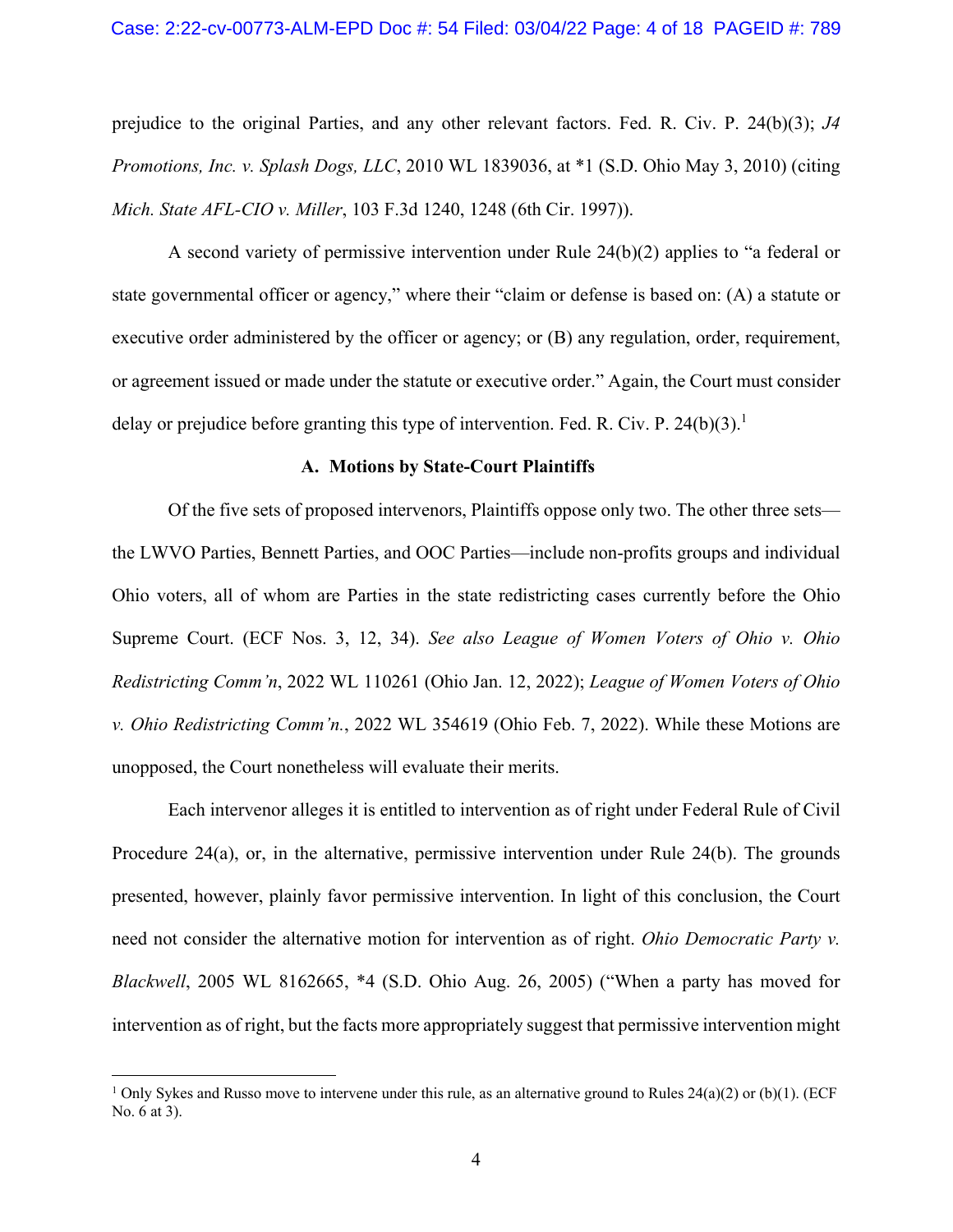be granted . . . the Court is free to consider [] permissive intervention[.]"); *see also Buck v. Gordon*, 959 F.3d 219, 222–23 (6th Cir. 2020).

### *1. Timeliness*

The unopposed intervenors assert their motions are timely, particularly given the minimal time elapsed between their filings and Plaintiffs' Complaint––four business days at the longest. (*See* ECF No. 3 at 8; No. 12 at 8; No. 34 at 6). Moreover, they emphasize that, at the time of filing, no responsive pleadings had been filed. (*Id*.).

 Courts in this Circuit look to the "totality of the circumstances" in determining timeliness. *Davis v. Lifetime Cap., Inc.*, 560 F. App'x 477, 490 (6th Cir. 2014). While there is no absolute amount of time that makes a motion untimely, permissive intervention is inappropriate where the circumstances show the proposed intervenor should have filed earlier. *Bay Mills Indian Cmty. v. Snyder*, 720 F. App'x 754, 759 (6th Cir. 2018). No such concern exists here. As detailed above, these intervenors filed their respective motions within one week of Plaintiffs initiating this action. Courts in this District have viewed similar motions as timely. *See, e.g.*, *Blankenship v. Blackwell*, 341 F. Supp. 2d 911, 918 (S.D. Ohio 2004) (motion filed one day after action began was timely). Moreover, as detailed below, there is little risk of undue delay or prejudice.

#### *2. Common Question of Law or Fact*

 Pursuant to Rule 24(b), permissive intervention is appropriate if the motion is timely and the proposed intervenor "has a claim or defense that shares with the main action a common question of law or fact." The unopposed intervenors propose to raise claims they contend will squarely address the factual and legal premise of this case, namely the constitutionality of Ohio's existing legislative map and those proposed by the Commission. (*See* ECF No. 3 at 11; No. 12 at 11–12; No. 34 at 8). Furthermore, these intervenors argue they share a common question of law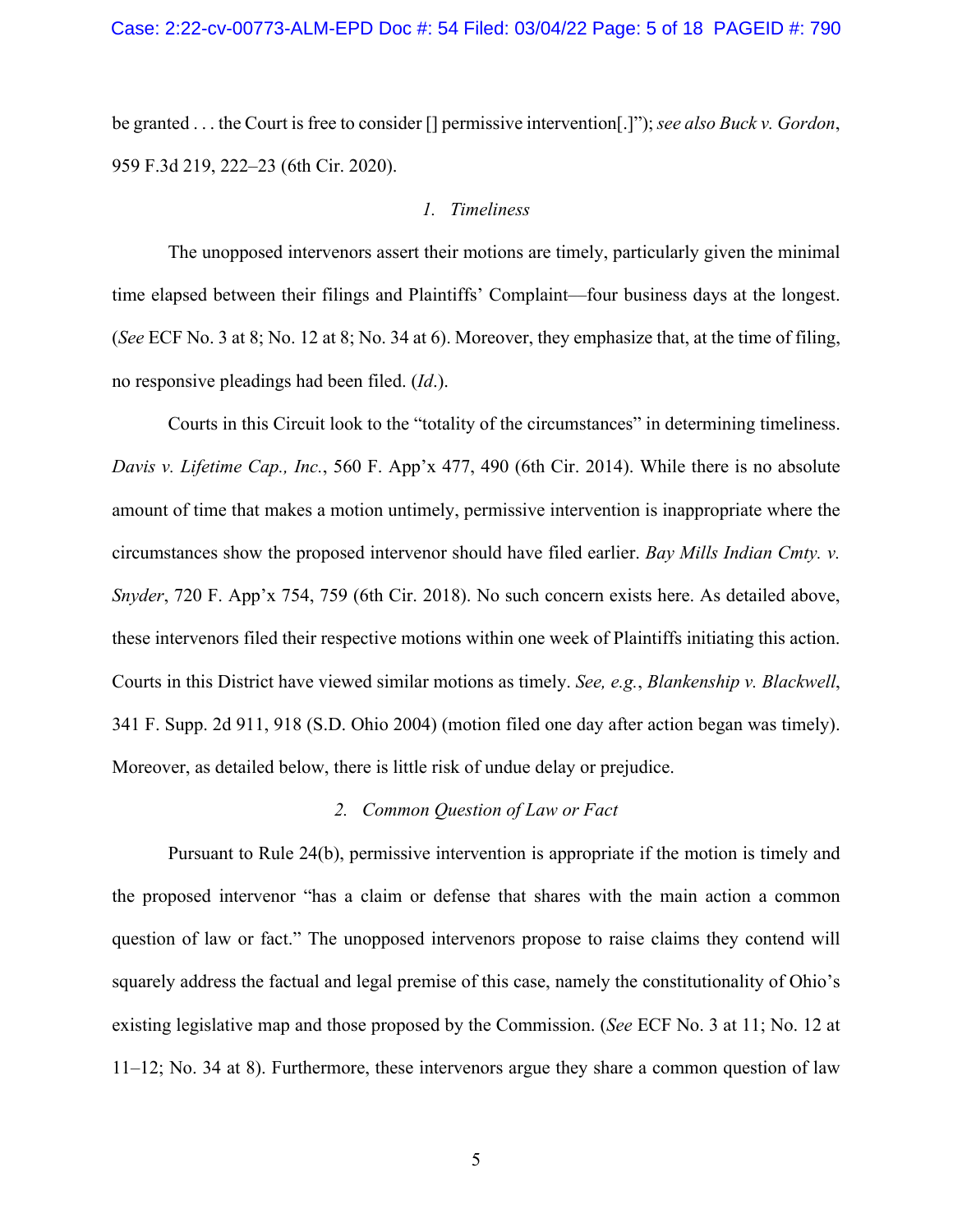#### Case: 2:22-cv-00773-ALM-EPD Doc #: 54 Filed: 03/04/22 Page: 6 of 18 PAGEID #: 791

with the existing Plaintiffs as to the appropriate remedy in this case and the necessity of a threejudge panel. (*Id*.). In support of this position, the unopposed intervenors highlight the Wisconsin case, *Hunter v. Bostelmann*, where Parties in the state-court redistricting cases were granted permissive intervention in the accompanying federal action. 2021 WL 4206654, at \*1 (W.D. Wis. Sept. 16, 2021).

 Upon review of the unopposed intervenors' proposed Complaints (ECF Nos. 3-1, 12-1, 34-1), the Court finds sufficiently common questions of both law and fact to merit permissive intervention. Plaintiffs ask this Court to declare Ohio's current legislative maps unconstitutional and to adopt the Commission's second plan. (ECF No. 8 ¶ 6). A common question of law surrounds the constitutionality of this second plan, as the unopposed intervenors argued in the ongoing statecourt action. Further, a common question of fact exists as to whether the state-court proceedings have reached an impasse, with Plaintiffs and the unopposed intervenors taking opposite positions. Accordingly, as the unopposed intervenors are not seeking to litigate an issue "entirely tangential to the relevant question in the original lawsuit," common questions of both law and fact exist, and permissive intervention is appropriate. *Kirsch v. Dean*, 733 F. App'x 268, 279 (6th Cir. 2018).

### *3. Undue Delay or Prejudice*

 While the decision to allow intervention is committed to the Court's discretion, it must consider "whether the intervention will unduly delay or prejudice the adjudication of the original Parties' rights." Fed. R. Civ. P. 24(b)(3). The unopposed intervenors argue there is no such risk, given the nascent stage of this litigation as well as their involvement in the ongoing state-court litigation. (*See* ECF No. 3 at 12; No. 12 at 12; No. 34 at 8). To the latter point, these intervenors argue it is *they* who will suffer prejudice absent intervention, as they will be denied the opportunity to vindicate interests which are common to both sets of cases. (*Id*.).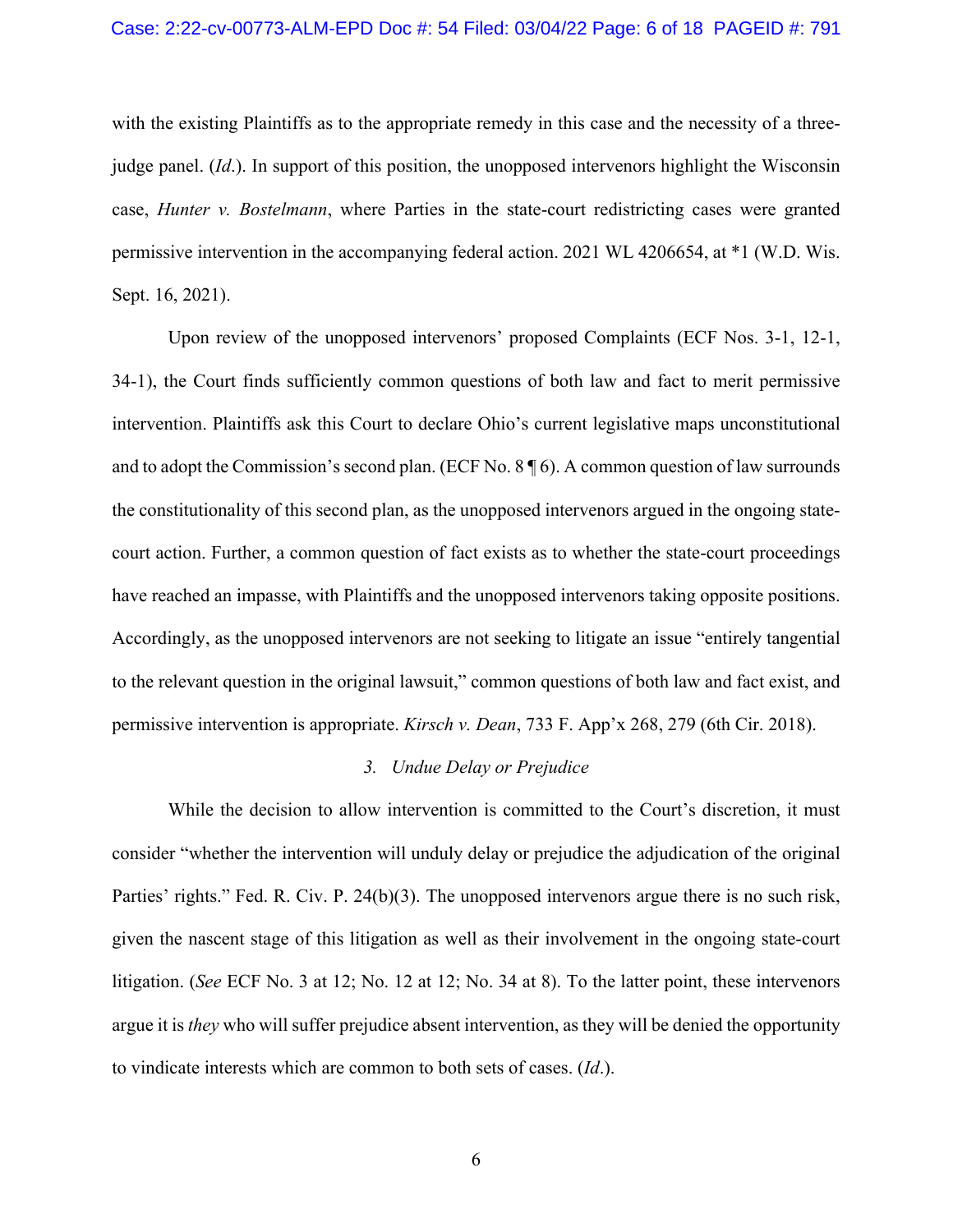The Court concurs there is no risk of undue delay or prejudice. The unopposed intervenors are "not attempting to inject wholly [] unnecessary, or irrelevant issues into this litigation[,]" nor are they raising unseen or unanticipated defenses. *Priorities USA v. Benson*, 448 F. Supp. 3d 755, 765 (E.D. Mich. 2020); *League of Women Voters of Mich. v. Johnson*, 902 F.3d 572, 579 (6th Cir. 2018). Further, these intervenors filed their respective motions at the earliest possible stage of litigation––no more than four business days after the Complaint was filed. Ultimately, the Court finds the unopposed intervenors are "in a strong position to participate in all stages of this litigation, virtually from inception." *Id*.

 Given the foregoing analysis, this Court finds the LWVO Parties, Bennet Parties, and OCC Parties all are entitled to permissive intervention under Rule 24(b)(1). Accordingly, their unopposed Motions (ECF Nos. 3, 12, 34) are **GRANTED**.

#### **B. Motion by Racial Gerrymandering Plaintiffs**

The Simon Parties move to intervene as of right under Rule  $24(a)(2)$ , or permissively under Rule  $24(b)(1)$ . (ECF No. 7 at 4, 6). The Court analyzes this Motion under intervention as of right. Given its ruling, as will be discussed, "the Court need not consider the alternative motion for permissive intervention under Rule 24(b)." *Blankenship*, 341 F. Supp. 2d at 918.

The Simon Parties argue that their Motion is timely; that they have a significant interest in the litigation; that their interest might be impaired by this Court's disposition of the case; and that their interest is inadequately represented by existing parties. (ECF No. 7 at 5–6). As to the latter three factors, the Simon Parties assert that they alone have raised the issue of "the racially discriminatory impact of the proposed plans." (*Id.*).

Plaintiffs respond by attacking just one of the required factors for intervention as of right: that the Simon Parties do not "have a substantial legal interest in the subject matter of the case."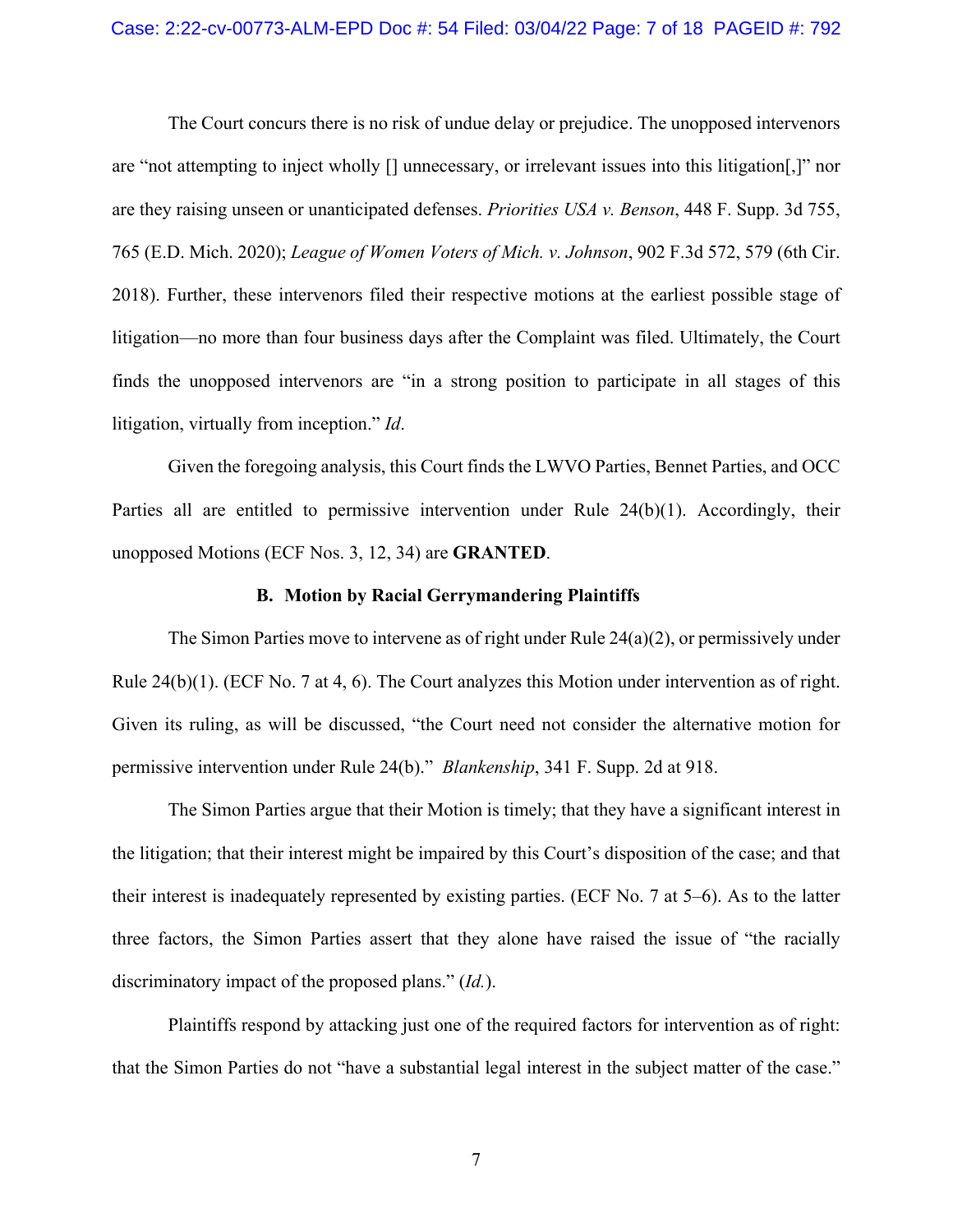(ECF No. 20 at 6). Specifically, because the Simon Parties' claims concern the *first* map approved by the Ohio Redistricting Commission, Plaintiffs maintain there is no overlap with their own grievances of having *no* approved map. (*Id.*). This is true, according to Plaintiffs, even though Senate District 33 (the subject of the Simon Parties' Northern District case) is the same under the Commission's first and second plans. (*Id.*). Plaintiffs argue that the Simon Parties challenged the procedures for adopting Senate District 33 under the first map, but not the second—which Plaintiffs seek to have this Court institute. (*Id.*). Therefore, Plaintiffs state, the legal claims of the Simon Parties are necessarily distinct from theirs. (*Id.*).

It should be noted that "[i]n the Sixth Circuit, the standard for intervention as a matter of right is lenient. An intervenor does not need the same standing to intervene as is required to initiate a lawsuit." *Zeeb Holdings, LLC v. Johnson*, 338 F.R.D. 373, 376 (N.D. Ohio 2021) (citing *Purnell v. City of Akron*, 925 F.2d 941, 948 (6th Cir. 1991)). Additionally, an intervenor "need not have a 'specific legal or equitable interest' to qualify for intervention under Rule 24(a)(2)," which is "'broadly construed in favor of potential intervenors.'" *Id.* (quoting *Purnell*, 925 F.2d at 948, 950). With this standard in mind, the Court will consider the four factors for intervention as of right.

## *1. Timeliness*

The Sixth Circuit has held that "[t]imeliness is to be determined from all the circumstances," including:

(1) the point to which the suit has progressed; (2) the purpose for which intervention is sought; (3) the length of time preceding the application during which the proposed intervenor knew or reasonably should have known of his or her interest in the case; (4) the prejudice to the original parties due to the proposed intervenor's failure, after he or she knew or reasonably should have known of his or her interest in the case, to apply promptly for intervention; and (5) the existence of unusual circumstances militating against or in favor of intervention.

*United States v. City of Detroit*, 712 F.3d 925, 930–31 (6th Cir. 2013) (citing *Grubbs v. Norris*, 870 F.2d 343, 345–46 (6th Cir.1989)).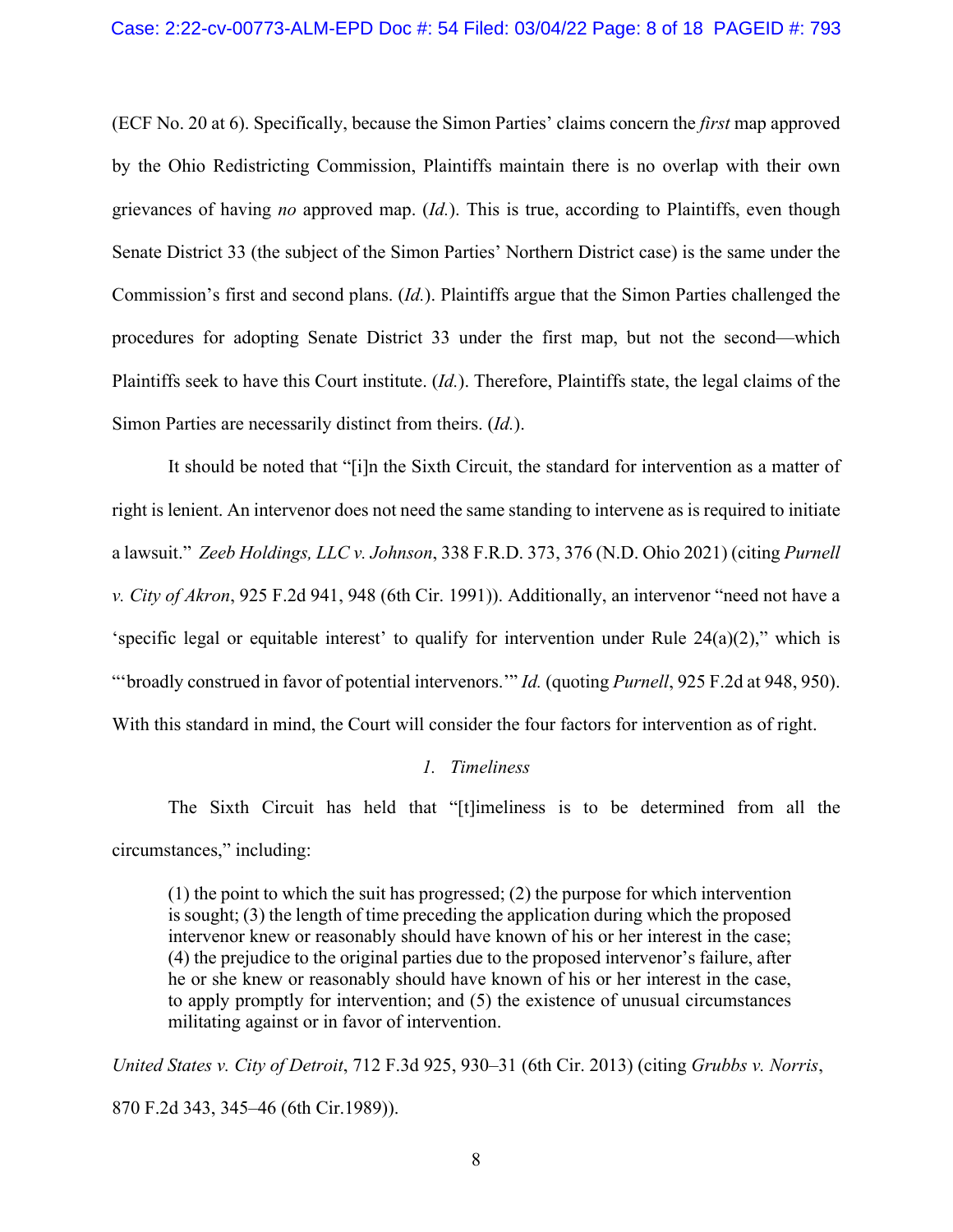## Case: 2:22-cv-00773-ALM-EPD Doc #: 54 Filed: 03/04/22 Page: 9 of 18 PAGEID #: 794

 The Simon Parties argue this point unopposed, asserting they meet all five timeliness considerations. (ECF No. 7 at 5). The Simon Parties focus on just two considerations: the point to which the suit has progressed, and the prejudice inquiry. First, they note that they filed their Motion to Intervene a mere three days after Plaintiffs initiated this case. (*Id.*). Second, they argue that the original parties will not be prejudiced because the case is in such an early stage. (*Id.*).

 The Court finds that the timeliness requirement is satisfied. First, as the Simon Parties note, this case was filed only a few days before their Motion. While "[t]he mere passage of time . . . is not particularly important to the progress-in-suit factor," here, the amount of time passed speaks to the heart of the inquiry: "the stage of the proceedings." *City of Detroit*, 712 F.3d at 931. Generally, "an examination of the timing of the intervenor's motion in light of the point to which the suit has progressed is most relevant when the motion arrives at a point in time that would require reopening discovery, delaying trial, or some other prejudicial delay to the Parties." *Shy v. Navistar Int'l Corp.*, 291 F.R.D. 128, 133 (S.D. Ohio 2013) (internal quotation marks omitted). Allowing the Simon Parties to intervene at this stage—within days of filing of the complaint and before a preliminary injunction is heard or decided—would not result in the prejudicial delay described in *Shy*. This consideration—as well as the third, dealing with how long intervenors knew about the case before filing their motion—weighs heavily in favor of timeliness.

The remaining considerations likewise favor intervention. The Simon Parties have a legitimate purpose for intervention: namely, they object to Plaintiffs' requested remedy, Courtordered implementation of the Commission's second map. The fourth consideration—prejudice to the original parties—is not opposed. Finally, no unusual circumstances are present to militate against intervention. Taken together, all considerations are that the Court should not block the Simon Parties' Motion on grounds of timeliness.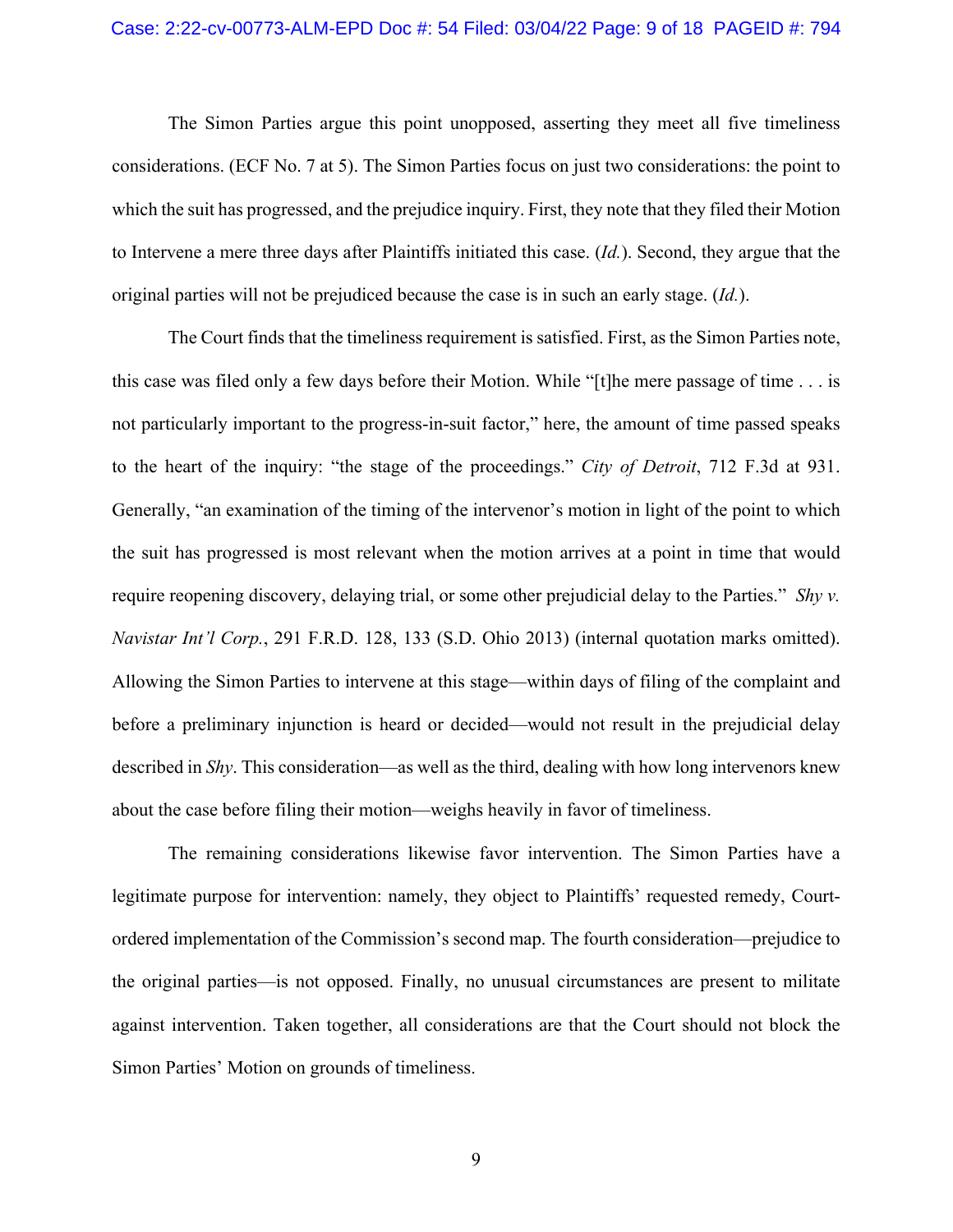## *2. Substantial Legal Interest*

The Simon Parties also assert they have a substantial legal interest that may be affected by the outcome of this litigation, as they are the only litigants to raise the issue of racial gerrymandering. (ECF No. 7 at 6). Notably, this is the only factor opposed by Plaintiffs. (*See* ECF No. 20 at 6).

The Sixth Circuit requires that "intervenor(s)  $\ldots$  have a 'direct, substantial interest in the litigation, which must be significantly protectable.'" *Zeeb Holdings*, 338 F.R.D. at 378 (quoting *Purnell*, 925 F.2d at 947). Accordingly, "[a] generalized interest or concern will not suffice." *Id.* (citing *Coal. to Defend Affirmative Action v. Granholm*, 501 F.3d 775, 782 (6th Cir. 2007)). That said, this Circuit has adopted "'a rather expansive notion of the interest sufficient to invoke intervention of right.'" *Id.* (quoting *Miller*, 103 F.3d at 1245); *see also Oakland Cty. v. Fed. Nat'l Mortg. Ass'n*, 276 F.R.D. 491, 498 (E.D. Mich. 2011). For example, an intervenor need not meet the requirements of Article III standing required to "initiate a lawsuit." *Miller*, 103 F.3d at 1245 (citing *Purnell*, 925 F.2d at 948). Finally, "close cases should be decided in favor of recognizing an interest under Rule 24(a)." *Zeeb Holdings*, 338 F.R.D. at 378 (citing *Miller*, 103 F.3d at 947).

While the Plaintiffs say otherwise, it is difficult to argue that the Simon Parties do not have substantial interests at stake. Particularly, they oppose the very remedy Plaintiffs ask this court to order. Put differently, if this Court grants what Plaintiffs seek—implementation of the second map—the Simon Parties argue that their statutory and constitutional rights will be violated. And although Plaintiffs urge this Court to focus solely on whether malapportionment exists in light of the 2020 census, the Court cannot set aside their requested remedy. At a higher level of generality, each contingent is asking this Court to remedy Ohio's electoral map. But there can be only one map. In alleging that the remedy Plaintiffs seek is constitutionally infirm, the Simon Parties clearly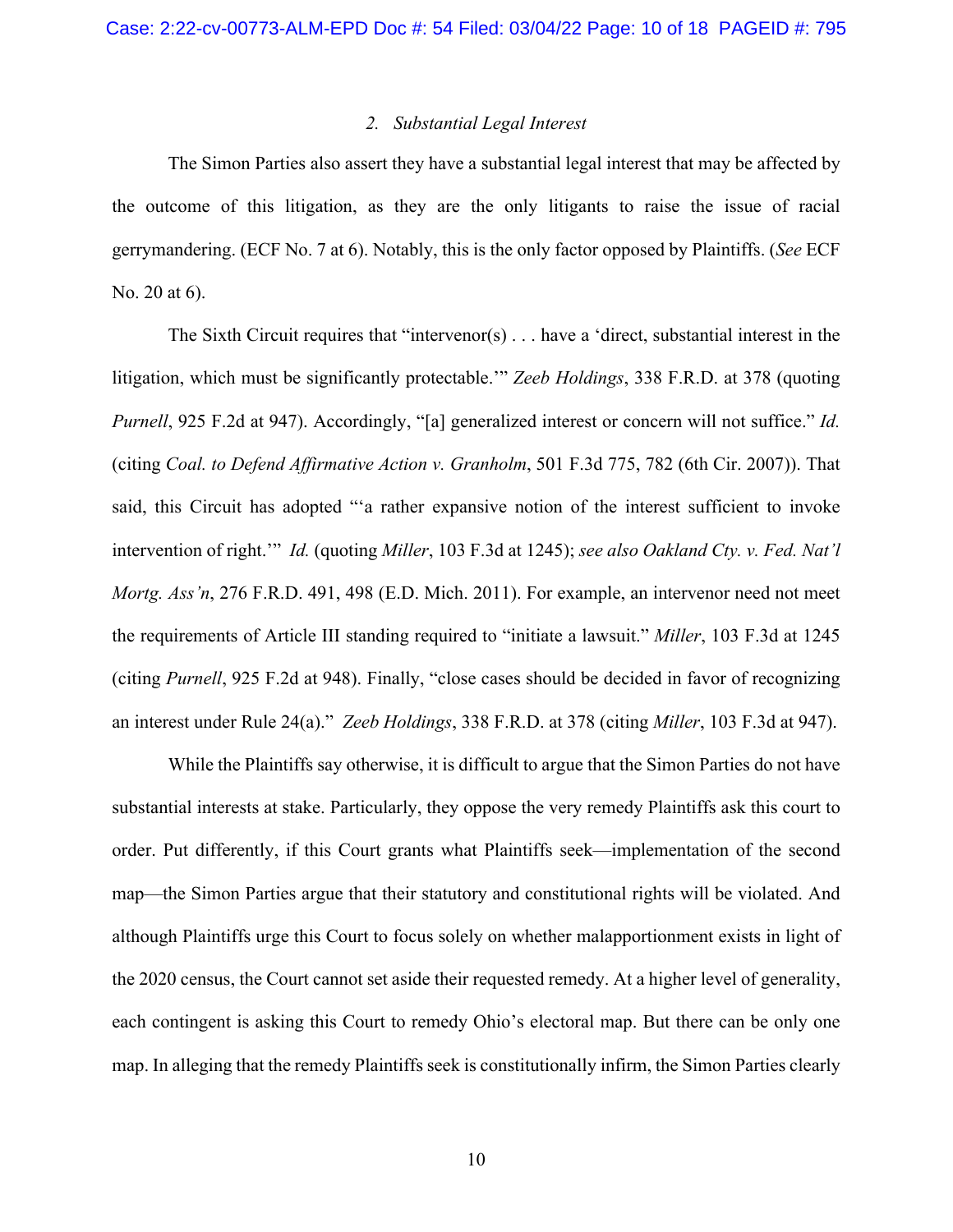are attempting to protect a "direct, substantial interest in the litigation, which [is] significantly protectable." *Zeeb Holdings*, 338 F.R.D. at 378. Thus, the Court finds that this element is satisfied.

### *3. Impairment*

A proposed intervenor has "a minimal burden [of] show[ing] that the ability to protect its interest may be impaired without intervention." *Oakland Cty.*, 276 F.R.D. at 498 (citing *Pride v. Allstate Ins. Co.*, 2011 WL 692299, at \*3 (E.D. Mich. Feb. 18, 2011)). Indeed, "[c]ourts generally allow intervention if a party *might* be practically disadvantaged by the disposition of the action." *Zeeb Holdings*, 338 F.R.D. at 379 (emphasis in original). Moreover, "[p]roposed intervenors 'need not show that substantial impairment of their interest will result, nor from the language of Rule 24(a), that impairment will inevitably ensue from an unfavorable disposition.'" *Ark Encounter, LLC v. Stewart*, 311 F.R.D. 414, 423 (E.D. Ky. 2015) (quoting *Purnell*, 925 F.2d at 948).

The Simon Parties are challenging the very map that Plaintiffs ask this court to instate. Although they need not show impairment in any definite terms, the Simon Parties' ability to protect that interest almost certainly would be impaired by an unfavorable disposition of this case. The Simon Parties have met and exceeded this prong.

### *4. Inadequate Representation*

In this Circuit, adequate representation is presumed "[w]hen a proposed intervenor and an existing party to the suit share the same ultimate objective in the litigation." *Ohio v. United States Envtl. Prot. Agency*, 313 F.R.D. 65, 69 (S.D. Ohio 2016). Assuming this presumption attaches, the intervenor must show more than "a mere disagreement over litigation strategy." *Ark Encounter*, 311 F.R.D. at 425 (internal quotation marks omitted). When a movant seeks to overcome the presumption of adequate representation, several considerations are reviewed: "(1) whether there is collusion between the representative and an opposing party; (2) whether the representative fails in the fulfillment of its duty; and (3) whether the representative has an interest adverse to the proposed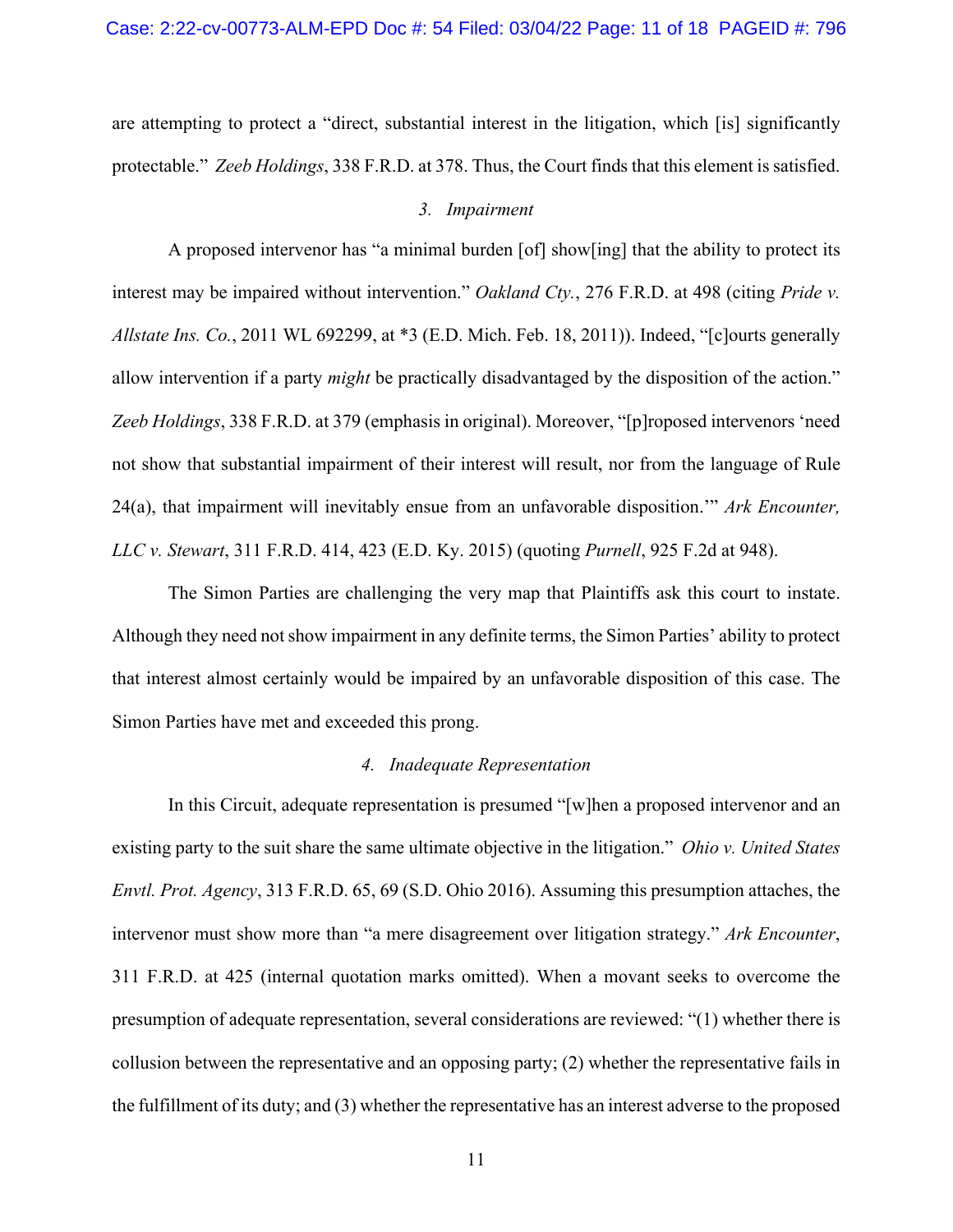#### Case: 2:22-cv-00773-ALM-EPD Doc #: 54 Filed: 03/04/22 Page: 12 of 18 PAGEID #: 797

intervenor." *Ohio v. United States Envtl. Prot. Agency*, 313 F.R.D. at 68–69 (citing *Purnell*, 925 F.2d at 949–50). "'[W]hile the respective interests do not need to be wholly adverse in order to support intervention, they must at least be different.'" *Ark Encounter*, 311 F.R.D. at 425 (alteration in original) (quoting *Reliastar Life Ins. Co. v. MKP Invs.*, 565 F. App'x. 369, 374 (6th Cir. 2014)).

As a threshold matter, it does not appear that the presumption of adequacy would attach here. Generally, the presumption applies when an intervenor and the relevant existing party (*i.e.*, Plaintiffs) seek the same outcome. Although the Simon Parties and the Plaintiffs each purport to seek a constitutional map, they are deeply at odds about what that means. In short, this is not a situation where the proposed intervenor and the relevant litigant share the same objective but quibble about litigation strategy. Rather, this is the extreme scenario alluded to in *Ark Encounter*, where the parties are almost wholly adverse. 311 F.R.D. at 425. As such, the Simon Parties' interest is not adequately represented. This prong is satisfied.

In conclusion, the Court finds that the Simon Parties are entitled to intervene as of right under Rule 24(a)(2). Because the Simon Parties expressly seek limited intervention, the Court next must address the propriety of this specific request.

### *5. Limited Intervention*

Importantly, the Simon Parties only request intervention to the extent "the Court is inclined to deny the pending motions to stay or dismiss." (ECF No. 7 at 2). Further, the Simon Parties communicate their intent to protect their interests "under the first-to-file rule and to vindicate their federal right [to] be free from racially-based vote dilution in redistricting." (*Id.*).

The concept of limited intervention saves courts from facing the prospect of "an all-ornothing choice between grant or denial." *City of Detroit*, 712 F.3d at 931. *See also* Fed. R. Civ. P. 24 Advisory Committee Note, 1966 Amendments ("Intervention of right . . . may be subject to appropriate conditions or restrictions responsive among other things to the requirements of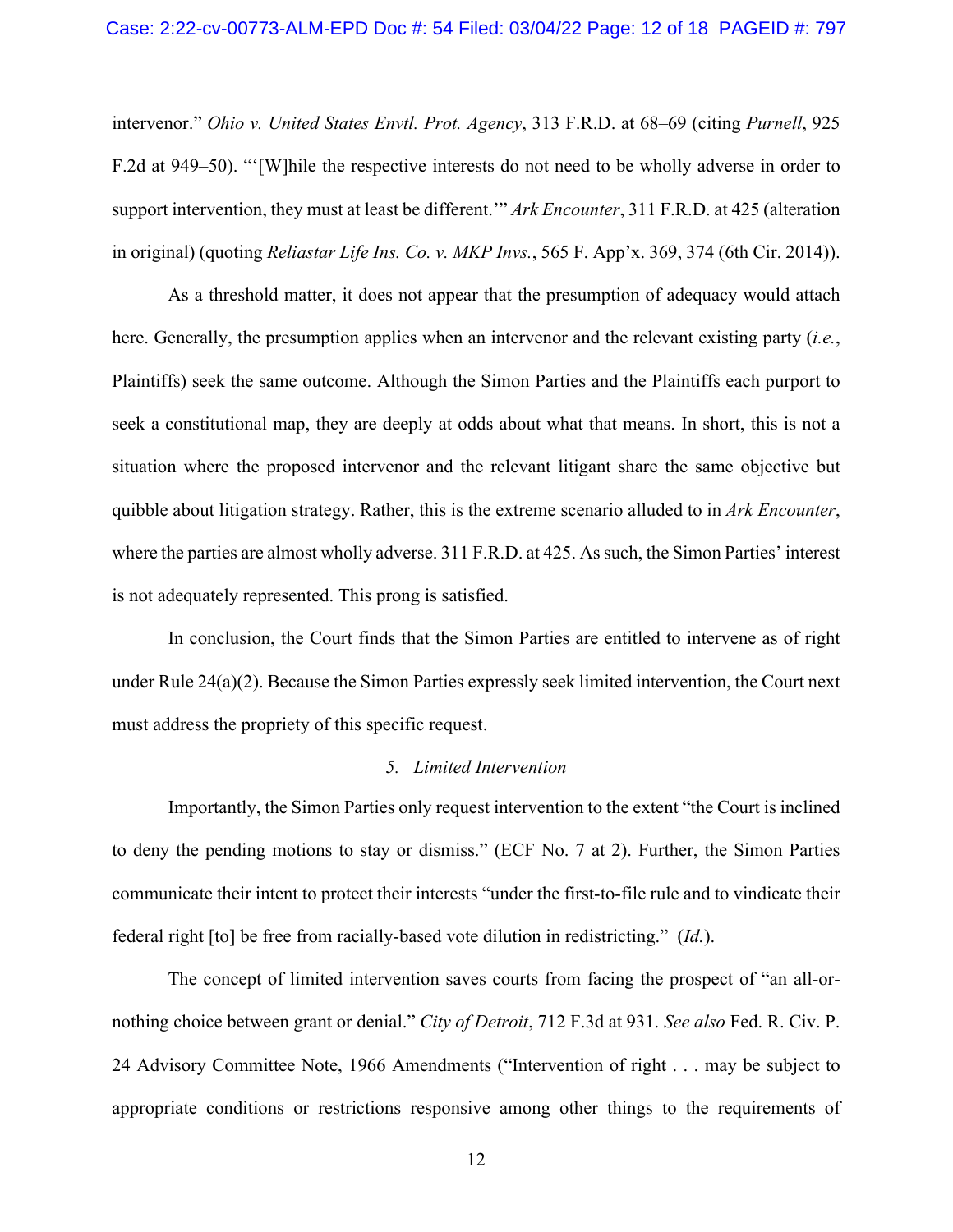efficient conduct of the proceedings."). In line with these principles, the district court "retains broad discretion in setting the precise scope of intervention." *City of Detroit*, 712 F.3d at 933.

Here, the Court will exercise its discretion by granting the Simon Parties' request and permitting them to intervene "in the event this Honorable Court does not stay or dismiss this action." (ECF No. 7 at 2). This necessarily will limit the role of the Simon Parties in the early stages of litigation.<sup>2</sup> If this Court denies any motions to stay or dismiss, the Simon Parties should seek leave to file supplemental briefing, whether on the first-to-file rule or any other issues they wish to raise at that time. The Simon Parties' Motion (ECF No. 7) is **GRANTED**, consistent with the foregoing.

### **C. Motion by Sykes and Russo**

The final Motion to Intervene is brought by Senator Vernon Sykes and House Minority Leader Allison Russo, who are Democratic state legislators and members of the Commission. (ECF No. 6). Sykes and Russo move to intervene as Defendants, both as of right (Rule  $24(a)(2)$ ) and permissively (Rules 24(b)(1) and (2)). (*Id.*). Plaintiffs oppose on four grounds (ECF No. 50), and Sykes and Russo filed a reply brief addressing each. (ECF No. 52).<sup>3</sup> As with the other statecourt litigants, the Court determines that the facts most readily support permissive intervention under Rule 24(b)(1). The Court relies chiefly on *League of Women Voters of Michigan v. Johnson*, which held that the denial of permissive intervention to legislators in a redistricting case was an abuse of discretion. 902 F.3d 572 (6th Cir. 2018). Therefore, the Court will consider the permissive

<sup>&</sup>lt;sup>2</sup> Nevertheless, the Court determines that the Simon Parties may participate in the scheduled Local Rule 65.1 conference, consistent with its "informal" and "preliminary" nature. *See* S.D. Ohio Loc. R. 65.1(a).

<sup>&</sup>lt;sup>3</sup> The Simon Parties also moved to object *instanter* to a portion of Plaintiffs' opposition brief regarding appointment of a three-judge panel. (ECF No. 51). The Simon Parties' Motion is **DENIED**. The Court will hear their arguments at the appropriate time, but the Motion underlying this briefing only concerns Plaintiffs, Sykes, and Russo.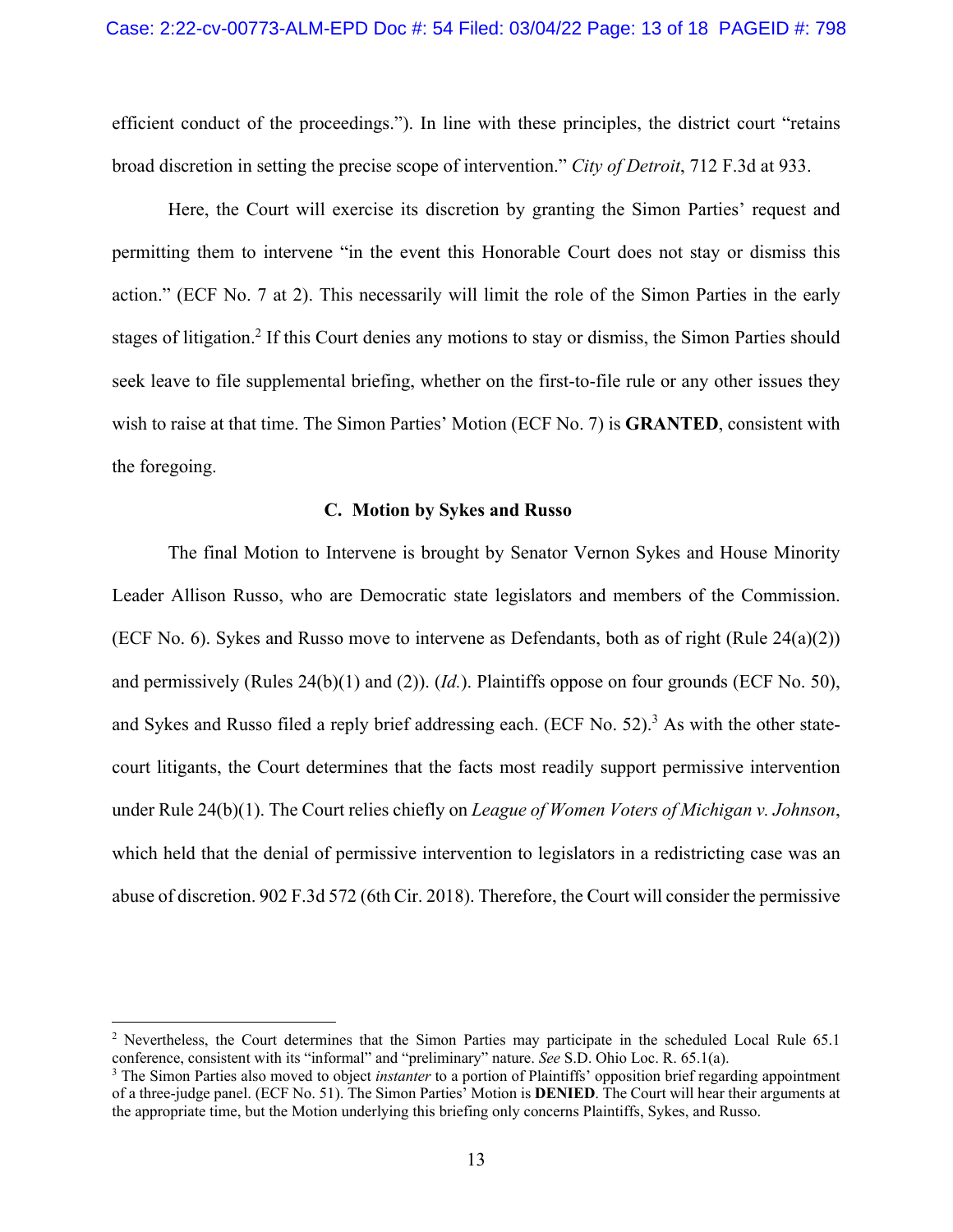### Case: 2:22-cv-00773-ALM-EPD Doc #: 54 Filed: 03/04/22 Page: 14 of 18 PAGEID #: 799

intervention elements in turn and will not reach Sykes and Russo's arguments for intervention under Rules  $24(a)(2)$  or  $(b)(2)$ .

### *1. Timeliness*

Plaintiffs do not challenge Sykes and Russo's Motion as untimely. Similar to other proposed intervenors, Sykes and Russo filed their Motion within two days of the Complaint and before any responsive pleadings. *Cf. Blankenship*, 341 F. Supp. 2d at 918. Moreover, the case has not yet progressed beyond its early stages. For substantially the same reasons discussed for the other proposed intervenors, the Court views Sykes and Russo's Motion as timely.

## *2. Common Question of Law or Fact*

Plaintiffs also do not challenge that Sykes and Russo raise common questions of law or fact. As stated in their Motion, Sykes and Russo propose to contest issues of standing and ripeness relevant to the appointment of a three-judge panel (ECF No. 6 at 2–3), a matter on which Plaintiffs are urging prompt consideration. In *League of Women Voters of Michigan*, the Sixth Circuit viewed a similar standing challenge as a "clear" indicator that the legislators "intended to raise common questions of law and fact." 902 F.3d at 577. So too here.

#### *3. Undue Delay or Prejudice*

Plaintiffs directly contest delay and prejudice, arguing that "[p]ermitting the Sykes and Russo intervention would unnecessarily delay resolution of this time-sensitive case and waste taxpayer money advancing redundant interests." (ECF No. 50 at 1). Tellingly, the former argument was addressed head-on in *League of Women Voters of Michigan*, with the court finding "there was little risk that allowing the Congressmen to intervene would have interfered with the court's ability to reach an expeditious resolution," and that the district court abused discretion in holding otherwise. 902 F.3d at 578. The issues Sykes and Russo intend to raise, including justiciability,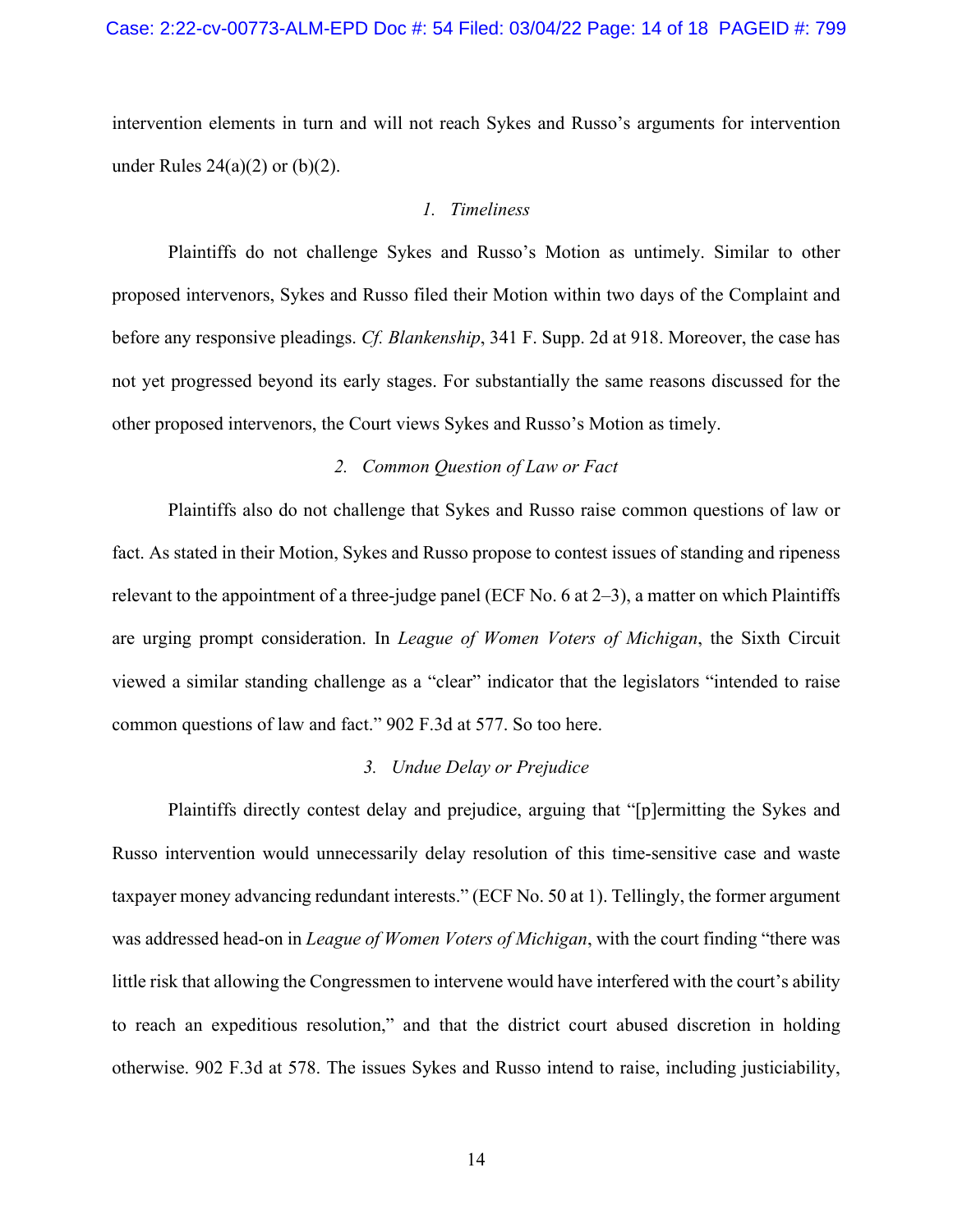#### Case: 2:22-cv-00773-ALM-EPD Doc #: 54 Filed: 03/04/22 Page: 15 of 18 PAGEID #: 800

are certain to come before the Court in some form. While Sykes and Russo's presence may require Plaintiffs to address distinct arguments and perspectives on those issues, it will not cause the sort of redundant motions practice that would lead to actual delay.

Plaintiffs' subsidiary argument, regarding waste of taxpayer resources, fares no better. Plaintiffs cannot claim that the spending of tax revenues prejudices *them* in any manner that is distinct from the taxpaying public at large. Those sorts of generalized grievances are not judicially cognizable. *See, e.g.*, *Massachusetts v. Mellon*, 262 U.S. 447 (1923) (rejecting taxpayer standing). Additionally, this use of tax dollars may well prove to be efficient. A correct resolution of this case in the first instance could obviate further litigation that quickly would eclipse the cost of Sykes and Russo's counsel. And correct resolution is most probable when the Court is apprised of all pertinent interests.

### *4. Other Arguments*

Plaintiffs raise three other arguments against intervention. First, Plaintiffs contend that "[a] single judge lacks authority to grant or deny a motion to intervene before complying with 28 U.S.C. § 2284." (ECF No. 50 at 1). Section 2284 provides that "[a] district court of three judges shall be convened . . . when an action is filed challenging the constitutionality of the apportionment of congressional districts or the apportionment of any statewide legislative body." 28 U.S.C. § 2284(a). Citing that statute, Plaintiffs formally have requested a three-judge panel. (ECF No. 8 at 1). The requirement of a three-judge panel is a matter the Court intends to take up more fully at the Local Rule 65.1 conference. For present purposes, however, the Court will note that "[a] threejudge court is not required where the district court itself lacks jurisdiction of the complaint or the complaint is not justiciable in the federal courts." *Gonzalez v. Automatic Emps. Credit Union*, 419 U.S. 90, 100 (1974) (quoted with approval by *Shapiro v. McManus*, 577 U.S. 39, 44–45 (2015)).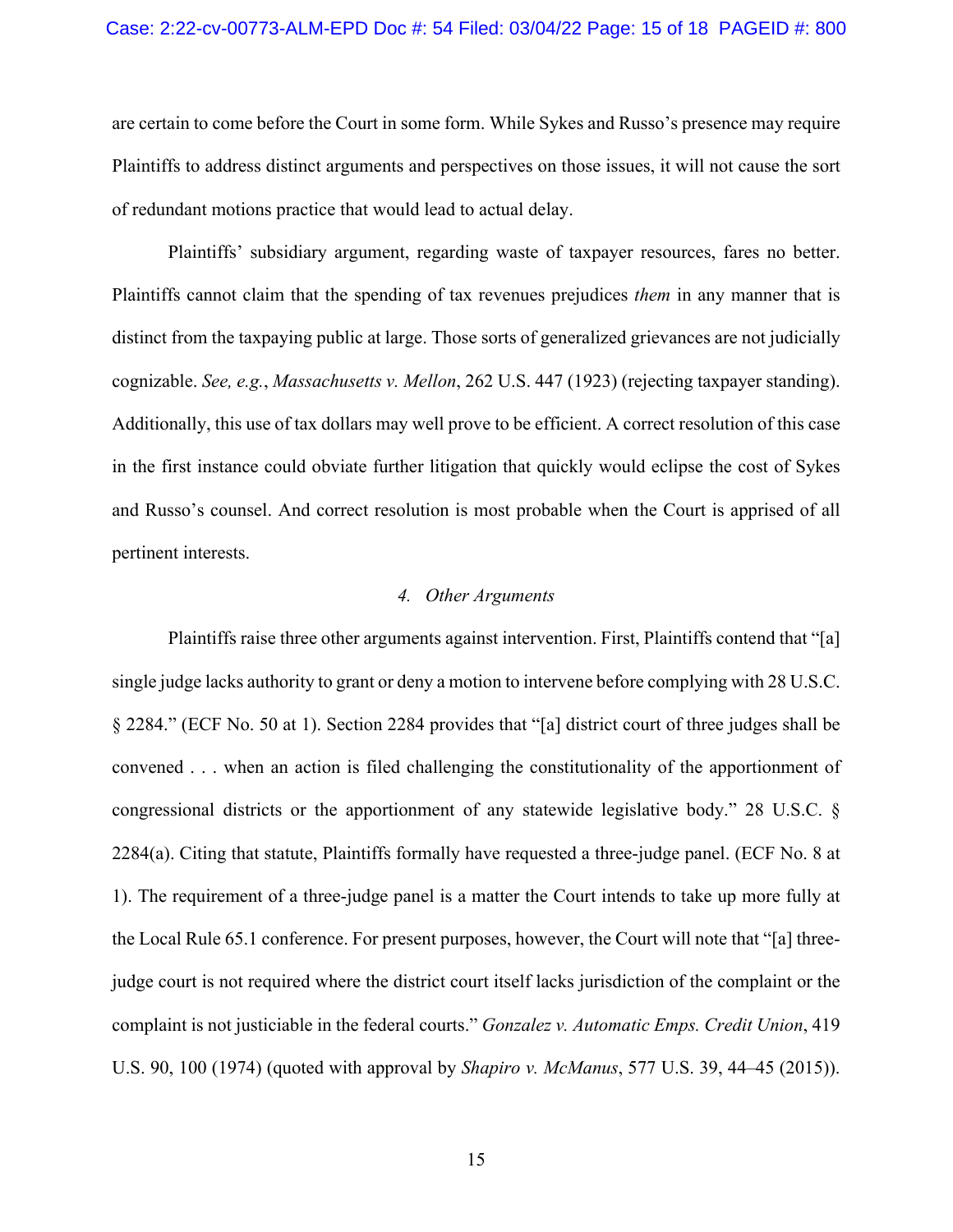### Case: 2:22-cv-00773-ALM-EPD Doc #: 54 Filed: 03/04/22 Page: 16 of 18 PAGEID #: 801

Sykes and Russo note in their Motion that they intend to raise issues of jurisdiction and justiciability, arguing that the Court should "defer consideration of the case by entering a stay, as required by *Growe v. Emison*, 507 U.S. 25 (1993), to allow proceedings before the Ohio Supreme Court to continue." (ECF No. 6 at 1–2).

Plaintiffs' opposition to the Motion to Intervene relates to the language in Section 2284(b)(3), which states that "[a] single judge may conduct all proceedings except the trial, and enter all orders permitted by the rules of civil procedure except as [enumerated]";<sup>4</sup> provided, however, that "[a]ny action of a single judge may be reviewed by the full court at any time before final judgment." Plaintiffs reason that if the Court were to rule on the Motions to Intervene before a panel is designated, "the right of any party to have that action reviewed by the full three-judge court would be denied." (ECF No. 50 at 3). Yet if the case is deemed nonjusticiable, then there can be no right to panel review because no panel is required. On the other hand, if the case is deemed justiciable, then a panel will be appointed promptly; and Plaintiffs cite no authority that would preclude the panel from reviewing actions taken prior to its formation. The plain language of the statute provides that the single judge's action "may be reviewed by the full court *at any time* before final judgment." 28 U.S.C. § 2284(b)(3) (emphasis added). Accordingly, the Court determines that it may rule on the Motions to Intervene, subject to a panel's possible revisiting of that ruling if and when one should be convened. It would be illogical for the Court to reserve its ruling until a panel is named, given that the proposed intervenors intend to be heard on that threshold question of whether a panel is proper as the case stands today.

Second, Plaintiffs argue that "[t]he Sykes and Russo Motion to Intervene fails to attach a proper pleading as required by Civil Rule 24." (ECF No. 50 at 1). This argument is at odds with

<sup>4</sup> Specifically, a single judge cannot "appoint a master, or order a reference, or hear and determine any application for a preliminary or permanent injunction or motion to vacate such an injunction, or enter judgment on the merits." *Id.*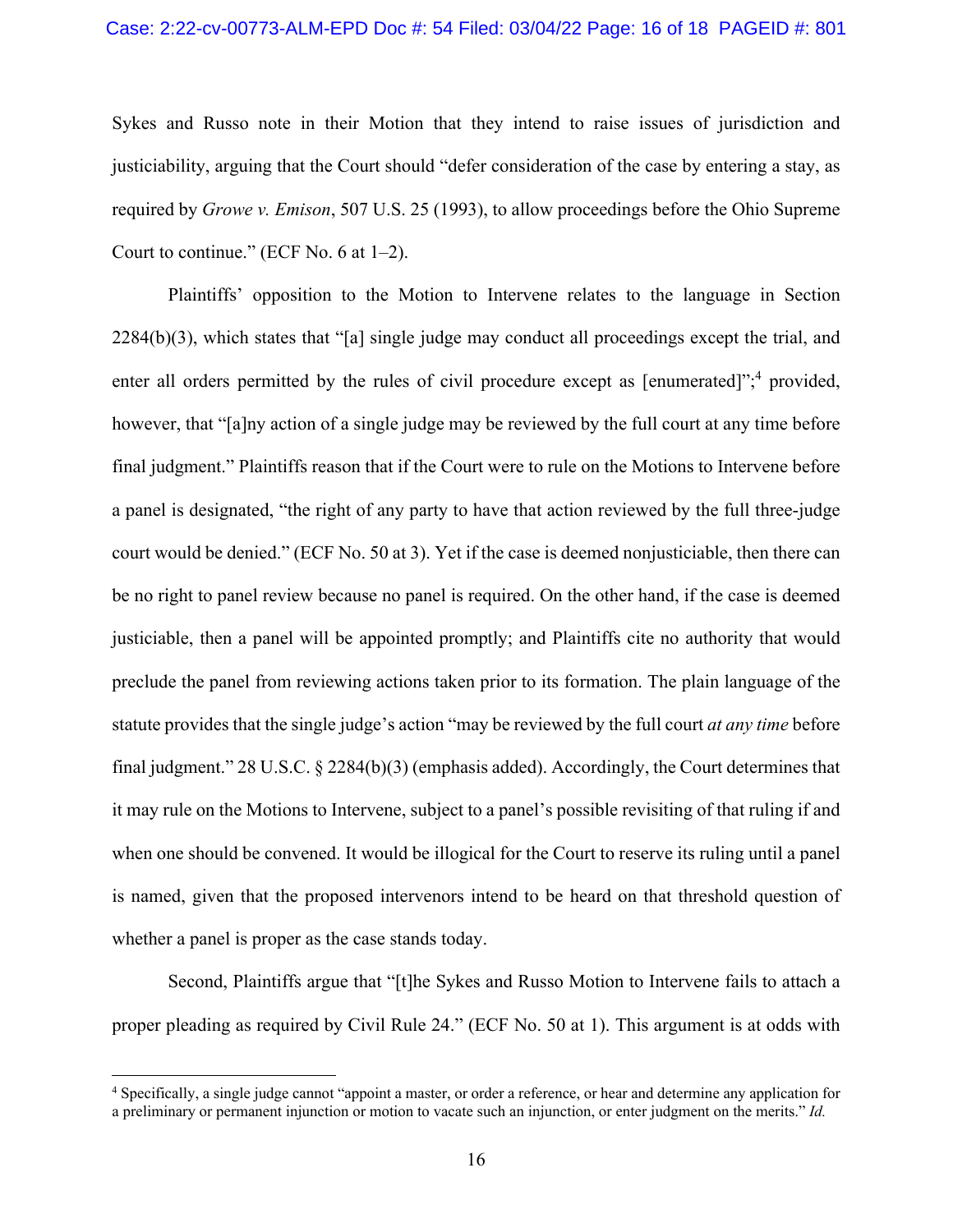the Sixth Circuit's "'lenient approach to the requirements of Rule 24(c).'" *League of Women Voters of Mich.*, 902 F.3d at 580 (quoting *Providence Baptist Church v. Hillandale Comm., Ltd.*, 425 F.3d 309, 314 (6th Cir. 2005); and finding the district court abused discretion in denying intervention even where intervenors failed to attach a pleading). Plaintiffs argue they have been prejudiced, as they "have not yet had the opportunity to consider and formulate a response to any fully developed arguments from Senator Sykes and Leader Russo, despite the time-sensitive nature of this case." (ECF No. 50 at 3). In that respect, however, Sykes and Russo are no different from *the named Defendant*, Ohio Secretary of State LaRose, who has yet to answer. Sykes and Russo's Motion discusses their justiciability argument (ECF No. 6 at  $1-2$ ), which is enough to "set[] out the claim or defense for which intervention is sought," Fed. R. Civ. P. 24(c), and to permit Plaintiffs to formulate their response.

Third, Plaintiffs state that Sykes and Russo's "official capacity interests are already adequately represented by existing parties." (ECF No. 50 at 1). This element is properly analyzed for intervention of right; but in any event, the Court recognizes that Sykes and Russo's interests diverge significantly from both Plaintiffs and Defendant LaRose. Plaintiffs urge the Court to adopt a map that Sykes and Russo opposed, and which LaRose supported. As Sykes and Russo note in their Motion, "[t]he Ohio Supreme Court has recognized their divergent interests not only by allowing them to file their own briefs, but by allotting them argument time to be shared with the petitioners—not the Commission." (ECF No. 6 at 2). Though Plaintiffs observe that Sykes and Russo's interests have been aligned momentarily with LaRose's, regarding scheduling matters (ECF No. 50 at 4), it cannot be said that LaRose will continue to protect Sykes and Russo's interests adequately if and when this case reaches its remedies stage. Relatedly, in *League of Women Voters of Michigan*, the Sixth Circuit recognized several divergent interests between